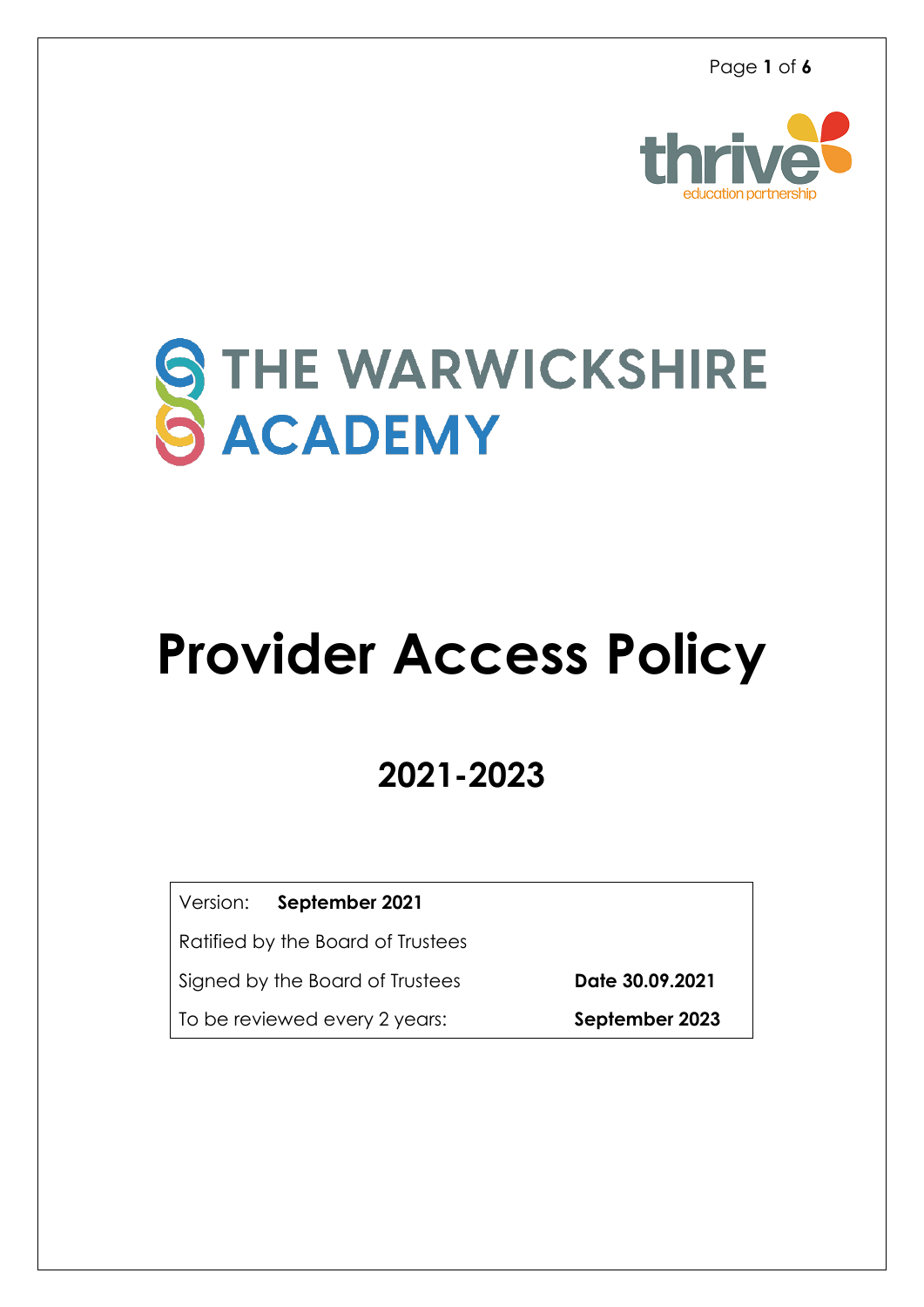#### **Contents**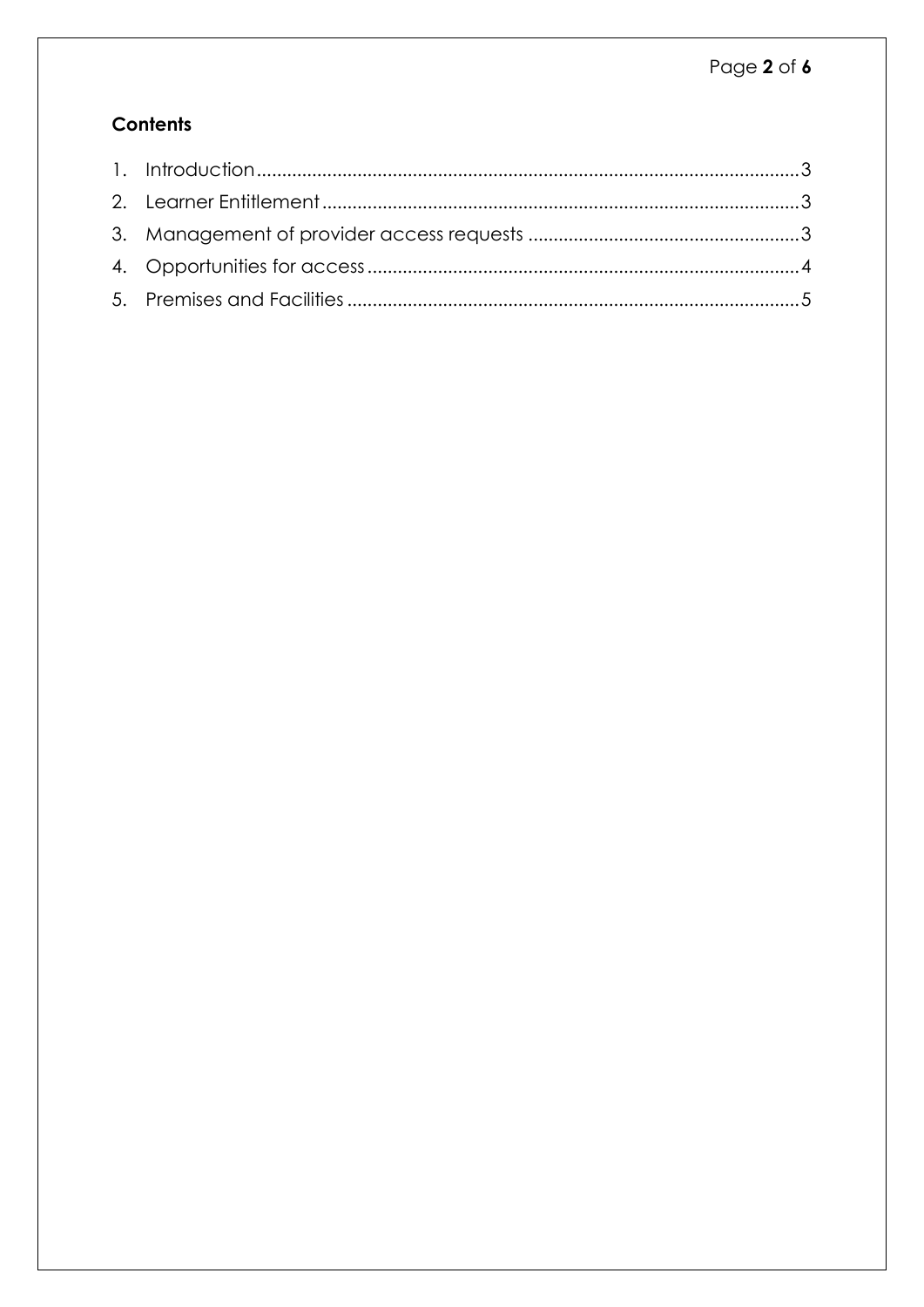#### <span id="page-2-0"></span>**1. Introduction**

 $1.1.$ This policy statement sets out the Academy's arrangements for managing the access of providers to learners at the Academy for the purpose of giving them information about the provider's education or training offer. This compiles with the Academy's legal obligations under Section 42B of the Education Act 1997.

#### <span id="page-2-1"></span>**2. Learner Entitlement**

- 2.1. Learners in KS3 KS5 are entitled:
	- To find out about technical education qualifications and inclusive apprenticeships opportunities, as part of the careers programme which provides information on the full range of education and training options available at each transition point.
	- To hear from a range of local providers about the opportunities they offer, including technical education and inclusive apprenticeships through outcome and pathway events, group discussions and taster events.
	- To understand how to make applications for the full range of academic and technical courses.

#### <span id="page-2-2"></span>**3. Management of provider access requests**

 $3.1.$ A provider wishing to request access should contact either:

Paul Hostead, Head teacher

Email: enquiries@wa.thrive.ac

Or

Katrina Jones, Office Manager

Email: [enquiries@wa.thrive.ac](mailto:enquiries@wa.thrive.ac)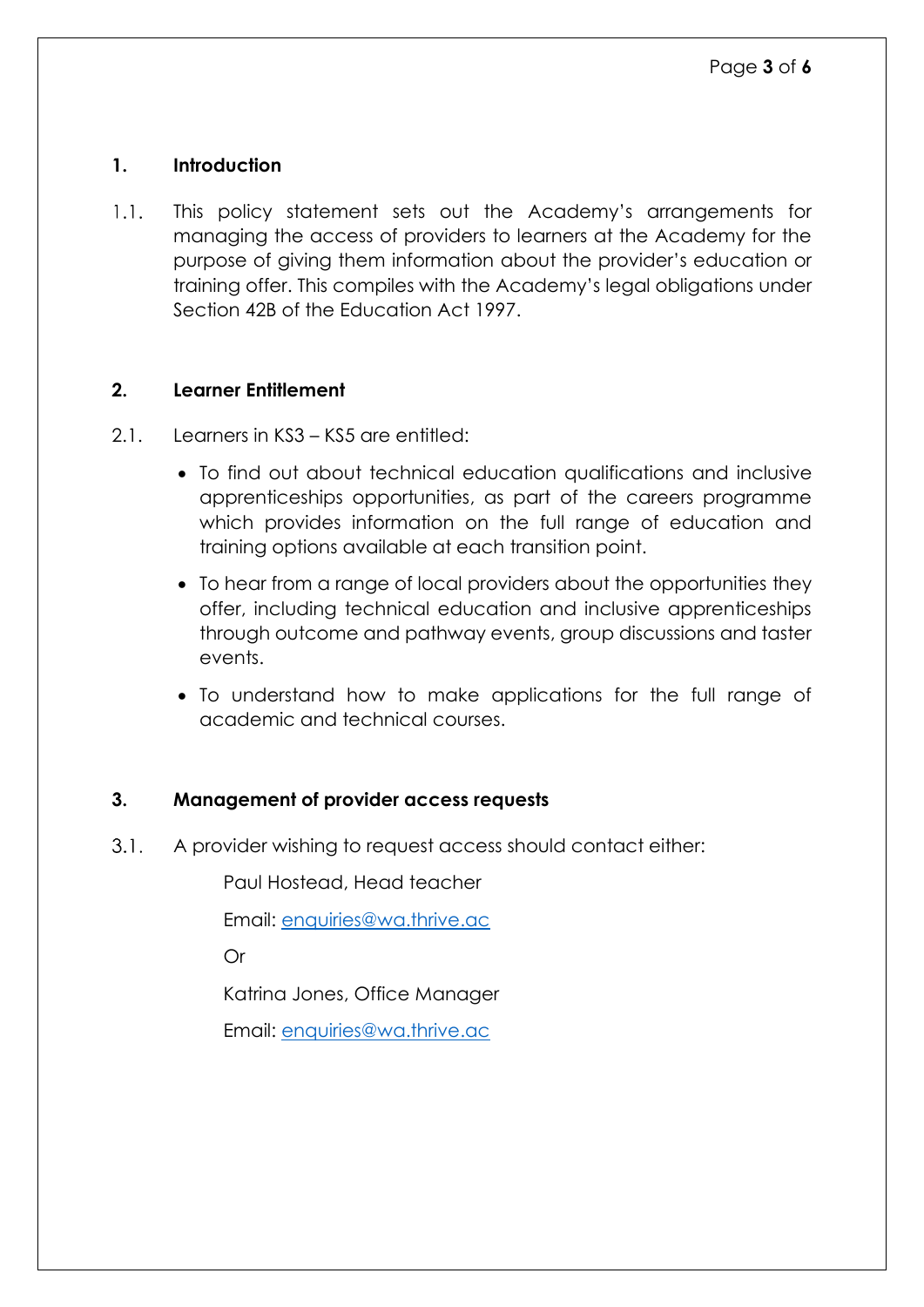#### <span id="page-3-0"></span>**4. Opportunities for access**

4.1. Our Careers programme will be delivered as an integral part of our curriculum. We will offer learners exposure to a range of career choices. Opportunities for providers to speak to learners and/or their parents will be facilitated in line with our CEIAG policy. This will equip learners and their families with the knowledge and tools to make informed choices about next steps towards future employment.

The information below demonstrates an intent. The Warwickshire Academy is a new school with no current year 8 or above intake. As the new offer and curriculum embeds so the content below will develop and change.

|               | Autumn Term                                                                                                       | <b>Spring Term</b>                                                                                                                                                                                                                                                        | <b>Summer Term</b>                                                                                                                                                                                                                                                        |
|---------------|-------------------------------------------------------------------------------------------------------------------|---------------------------------------------------------------------------------------------------------------------------------------------------------------------------------------------------------------------------------------------------------------------------|---------------------------------------------------------------------------------------------------------------------------------------------------------------------------------------------------------------------------------------------------------------------------|
| Year $8 - 11$ | Generic<br>-EHCP and transition                                                                                   | Generic                                                                                                                                                                                                                                                                   | Generic                                                                                                                                                                                                                                                                   |
|               | pathway plan meetings                                                                                             | -EHCP and transition<br>pathway plan meetings                                                                                                                                                                                                                             | -EHCP and transition<br>pathway plan meetings                                                                                                                                                                                                                             |
|               | -Linking curriculum<br>learning to careers                                                                        | -Linking curriculum<br>learning to careers                                                                                                                                                                                                                                | -Linking curriculum<br>learning to careers                                                                                                                                                                                                                                |
|               | -Enrichment activities                                                                                            | -Enrichment activities                                                                                                                                                                                                                                                    | -Enrichment activities                                                                                                                                                                                                                                                    |
|               | -Pathway and<br>Outcomes Event                                                                                    | - Options                                                                                                                                                                                                                                                                 | -Options                                                                                                                                                                                                                                                                  |
|               |                                                                                                                   | -Pathway and                                                                                                                                                                                                                                                              | -Pathway and                                                                                                                                                                                                                                                              |
|               |                                                                                                                   | Outcomes Day Event                                                                                                                                                                                                                                                        | Outcomes Event                                                                                                                                                                                                                                                            |
|               | <b>Specific</b><br>-Personal Guidance<br>Interviews with<br>independent CEIAG<br>-Parental Engagement<br>Sessions | <b>Specific</b><br>- Skills based learning<br>-Taster opportunities<br>-Internal work<br>placements<br>-Enterprise<br>-Personal Guidance<br>CEIAG input<br>-Parental Engagement<br>Sessions<br>-Encounters with<br>employers<br>-Encounters with<br>destination providers | <b>Specific</b><br>-Experiences of<br>workplaces<br>-Work experience<br>-Enterprise<br>- Post 16<br>transition/destination<br>visits<br>-Personal Guidance<br>Interviews/Group<br>Sessions<br>-Parental Engagement<br>Sessions<br>-Parent visits linked to<br>destination |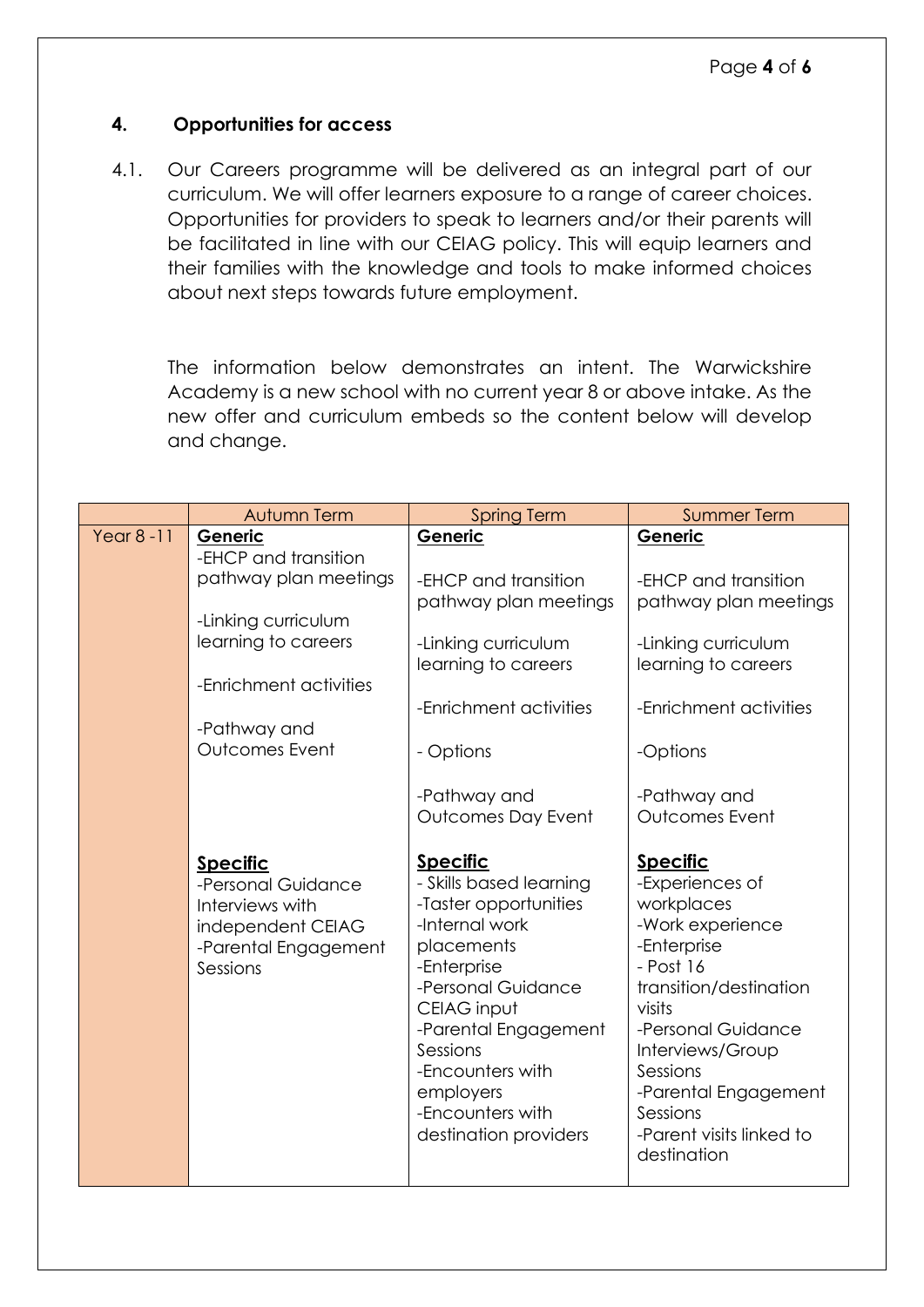#### Page **5** of **6**

| <b>Year 12-14</b> | Generic<br>-EHCP and transition<br>pathway plan meetings<br>-Pathway and<br>Outcomes Event<br>-Personal Guidance<br>Interviews/Group<br>Sessions<br>-Parental Engagement<br>Sessions<br>-Work/Skills based<br>learning<br>-Encounters with<br>employers, employees<br>and destination<br>providers | Generic<br>-EHCP and transition<br>pathway plan meetings<br>-Pathway and<br>Outcomes Event<br>-Personal Guidance<br>Interviews/Group<br>Sessions<br>-Parental Engagement<br>Sessions<br>-Work/Skills based<br>learning<br>-Work<br>-placements/Supported<br>Internships/Paid<br>Employment | Generic<br>-EHCP and transition<br>pathway plan meetings<br>-Pathway and<br>Outcomes Event<br>-Personal Guidance<br>Interviews/Group<br>Sessions<br>-Parental Engagement<br>Sessions<br>-Work/Skills based<br>learning<br>-Work |
|-------------------|----------------------------------------------------------------------------------------------------------------------------------------------------------------------------------------------------------------------------------------------------------------------------------------------------|--------------------------------------------------------------------------------------------------------------------------------------------------------------------------------------------------------------------------------------------------------------------------------------------|---------------------------------------------------------------------------------------------------------------------------------------------------------------------------------------------------------------------------------|
|                   | <b>Specific</b>                                                                                                                                                                                                                                                                                    | <b>Specific</b>                                                                                                                                                                                                                                                                            | <b>Specific</b>                                                                                                                                                                                                                 |
|                   | -Work placements and<br>Supported Internships<br>-Vocational profiling<br>-Post 19<br>transition/destination<br>visits for learners and<br>parents<br>-Continuing Health<br><b>Transition Reviews</b>                                                                                              | -Post 19<br>transition/destination<br>visits for learners and<br>parents<br>-DWP bespoke sessions<br>-Continuing Health<br><b>Transition Reviews</b>                                                                                                                                       | -Placements/Supported<br>Internships/Paid<br>employment<br>-Exploring<br>entrepreneurial options<br>-Post 19 destination visits<br>for learners<br>-DWP workshops<br>-Bespoke Employability<br>and Destination<br>workshops     |

4.2. Please speak to our Assistant Head Teacher to identify the most suitable opportunity for you. The Academy's policy on safeguarding (please see our website) sets out the Academy's approach to allowing providers into the Academy as visitors.

#### <span id="page-4-0"></span>**5. Premises and Facilities**

- 5.1. The Academy will make the sports hall, classrooms or private meeting rooms available for discussions between the providers and our learners/parents. The Academy will also make available AV and other specialist equipment to support provider presentations. This will be agreed in advance of the visit with the Assistant Headteacher.
- $5.2.$ Providers are welcome to leave a copy of their prospectus or other relevant course literature at our reception or within our meeting room in